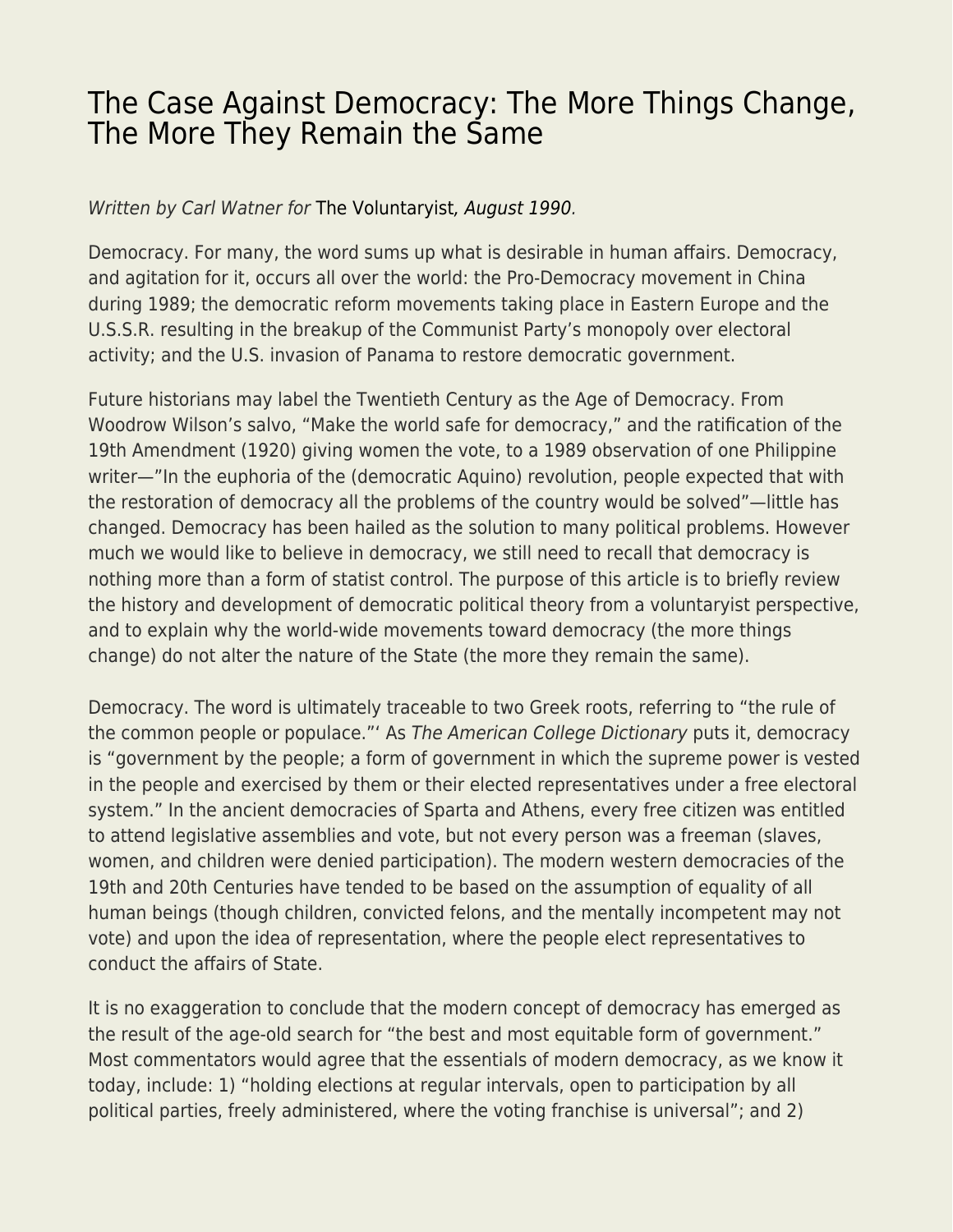"respect for fundamental human rights, including freedom of expression, freedom of conscience, and freedom of association," based upon the "fundamental assumption of the equality of all individuals and of their equal right to life, liberty, and their pursuit of happiness." It is important to note, at this point, that the advocate of democracy already presupposes that we need a State. By focusing on the less important question of "what kind of government is best," democracy and its spokesmen through the ages have ignored the more fundamental question of "why is any form of the State necessary?"

Why does democracy appear to be the "best form of government?" The answer to this question helps explain its persistence. Ever since political philosophers and politicians have tried to justify the State and the exercise of political power, they have been faced with solving the problem of political obligation. Why should some people obey rules and laws, so called, passed by other people? How do the actions of the legislators bind those who refuse to recognize their authority? By what right do the governors wield force to enforce their edicts? In short, what makes one form of government legitimate and another form not? Defenders of democracy answer these questions by pointing out that the history of democracy is largely the history of the inclusion of more and more people of a given country in the exercise of the ballot. It is through the idea of the right of the people to vote (to govern themselves) that the question of political obligation is answered. George Washington pointed out that, "The very idea of the right and power of the people to establish government presupposes the duty of every individual to obey the established government." By involving the whole community, or as many people as possible, democracy garners support for the "laws" passed in its name by the people's representatives. It does so by creating the theory that all the factions participating in an election agree to accept its outcome. In other words, the minority agree to abide by the decision of the majority in the electoral process.

Why should anyone agree to such an implicit contract? Why should one person, or some group of people, be bound by the outcome of an election—what other people think is advisable? The only possible answer is that it is a precondition to participation. But then, why should anyone participate? Democratic theory has never really answered this question because it already assumes that government is a social necessity. The importance of this point is found in the observation that "every ruling group must identify with a principle acceptable to the community as justification for the exercise of (its) power." In other words, if there is to be a ruling class in society, if political power is to be exercised, then the rulers must obtain some sort of sanction from the ruled. Democracy admirably serves this purpose because it focuses on the apparent right of the whole community to share in the direction of State.

The idea of political freedom is a charade. The appearance is that the populace has some say in the direction of its government, whereas the reality is that they are being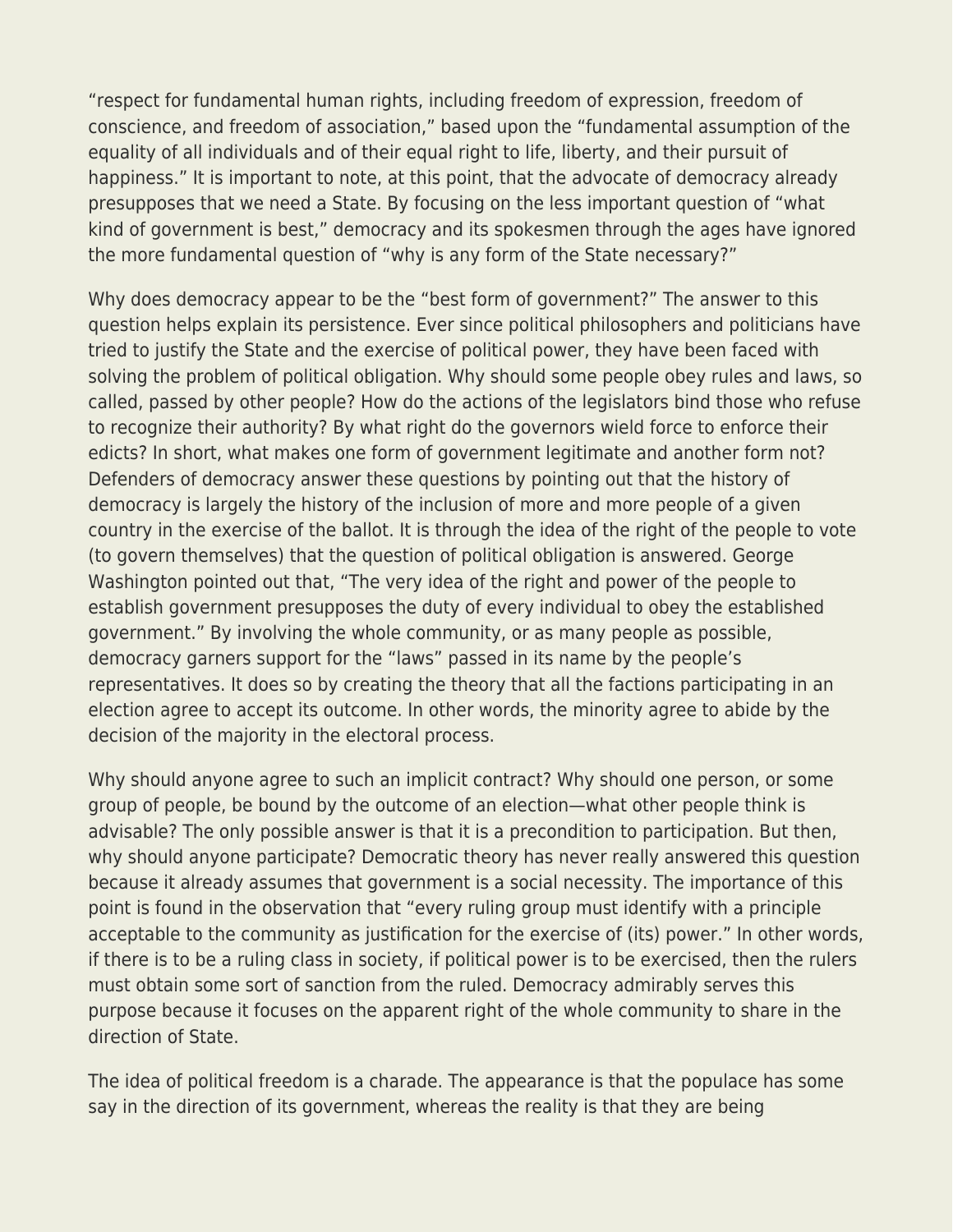manipulated by a system which has been designed to minimize the effects of their input. If people think that their activities influence the outcome of elections and policy-making, then they are likely to be complacent in abiding by the outcome. In short, this involves a process of co-optation, in which the participants are deluded into thinking that their involvement has a significant effect, whereas in reality it matters very little. The purpose of participation is to focus on "how shall we be ruled? " rather then "should we be ruled?". Democracy has survived and has been the most popular solution to the problem of justifying political authority because it has most successfully and most persuasively kept the political game within this framework.

Events in Eastern Europe and the U.S.S.R. serve to illustrate this thesis. When a ruling class loses or lacks a preponderance of force, or when force no longer serves as a threat to enslavement, the only alternative is to obtain the voluntary compliance of the people through the participatory and representative mechanisms of democracy. Thus a Wall Street Journal reporter was able to write on June 7,1989 that, "Far from undermining the Communist leadership, the Soviet 'democracy' movement has actually strengthened Mr. Gorbachev's political legitimacy,…" Indeed, that is the whole purpose of democracy. As Benjamin Ginsberg in his book The Consequences of Consent, has noted:

(Democratic) institutions are among the most important instruments of governance. Elections set the limit to mass political activity and transform the potentially disruptive power and authority. Governments, …, rule through electoral institutions even when they are sometimes ruled by them. [p.244]

Thus it is plain to see why the communist systems are ready to accept some form of democracy or "democratic socialism." Democratic institutions are likely to emerge where the public "already possesses—or threatens to acquire—a modicum of freedom from governmental control." As Ginsberg explains, "democratic elections are typically introduced where governments are unable to compel popular acquiescence." [p.245] Ginsberg theorizes that "elections are inaugurated in order to persuade a resistant populace to surrender at least some of its freedom and allow itself to be governed."

Democratic participation in elections is offered as a substitute for the people's natural freedom. In the days prior to the Constitution, social power in the Untied States was stronger than or at least equal to political power. The populace could not have been compelled to accept a government it did not desire because there was no military force strong enough to overcome its resistance. Social power not only rested on the bearing of weapons, but on the strength of private associations, churches, and community groups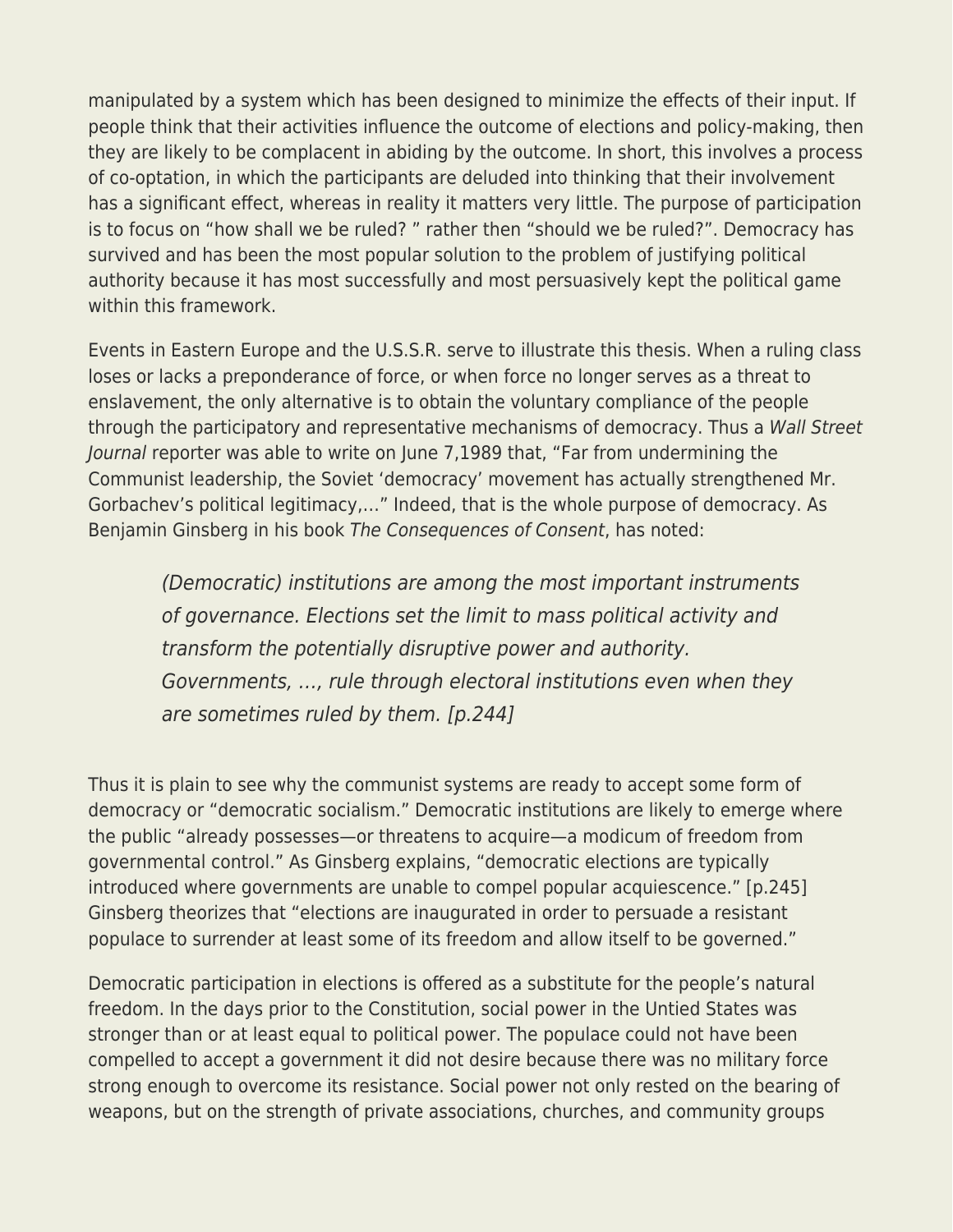which could be voluntarily organized if the need arose. Several framers of the Constitution urged the adoption of a democratic form of government on the grounds that the people would otherwise refuse to accept the new Constitution. Generally speaking, wherever and whenever rulers lack a clear preponderance of force, they tend to become much more concerned with the acquisition of voluntary compliance through democratic methods. As Ginsberg puts it:

When sizable segments of the public possess financial, organizational, educational, and other resources that can be used to foment and support opposition, those in power are more likely to see the merits of seeking to persuade rather than attempting to force their subjects to accept governance. [p.247] …It is, in a sense, where the citizens have the means to maintain or acquire a measure of freedom from governmental authority that they must occasionally be governed through democratic formulas. And it is in this sense that freedom is an historical antecedent of democracy. [p.248]

The rulers in a democracy must obscure the inherent conflict between personal freedom and governmental authority. They do so by largely relying on the electoral mechanism and citizen involvement with government. How, the rulers ask, can a government controlled by its citizens represent a threat to the freedom of those who vote and participate? They do so by consistently ignoring the fact that all government, by its very nature, is arbitrary and coercive. As Sir Robert Filmer asked during the 17th Century, if it be tyranny for one man to govern, why should it not be at least equal tyranny for a multitude of men to govern?

We flatter ourselves if we hope ever to be governed without an arbitrary power. No: we mistake; the question is not whether there shall be an arbitrary power, whether one man or many? There never was, nor ever can be any people governed without a power of making laws, and every power of making laws must be arbitrary.

To the voluntaryist, a man is still a slave who is required to submit even to the best of laws or the mildest government. Coercion is still coercion regardless of how mildly it is administered. Most everyone (this author included) would prefer to live under a democratic form of government if the choice is between "forms of government," but that is not the point at issue. As Aristotle recognized in his Politics (though he was not opposed to it), "The